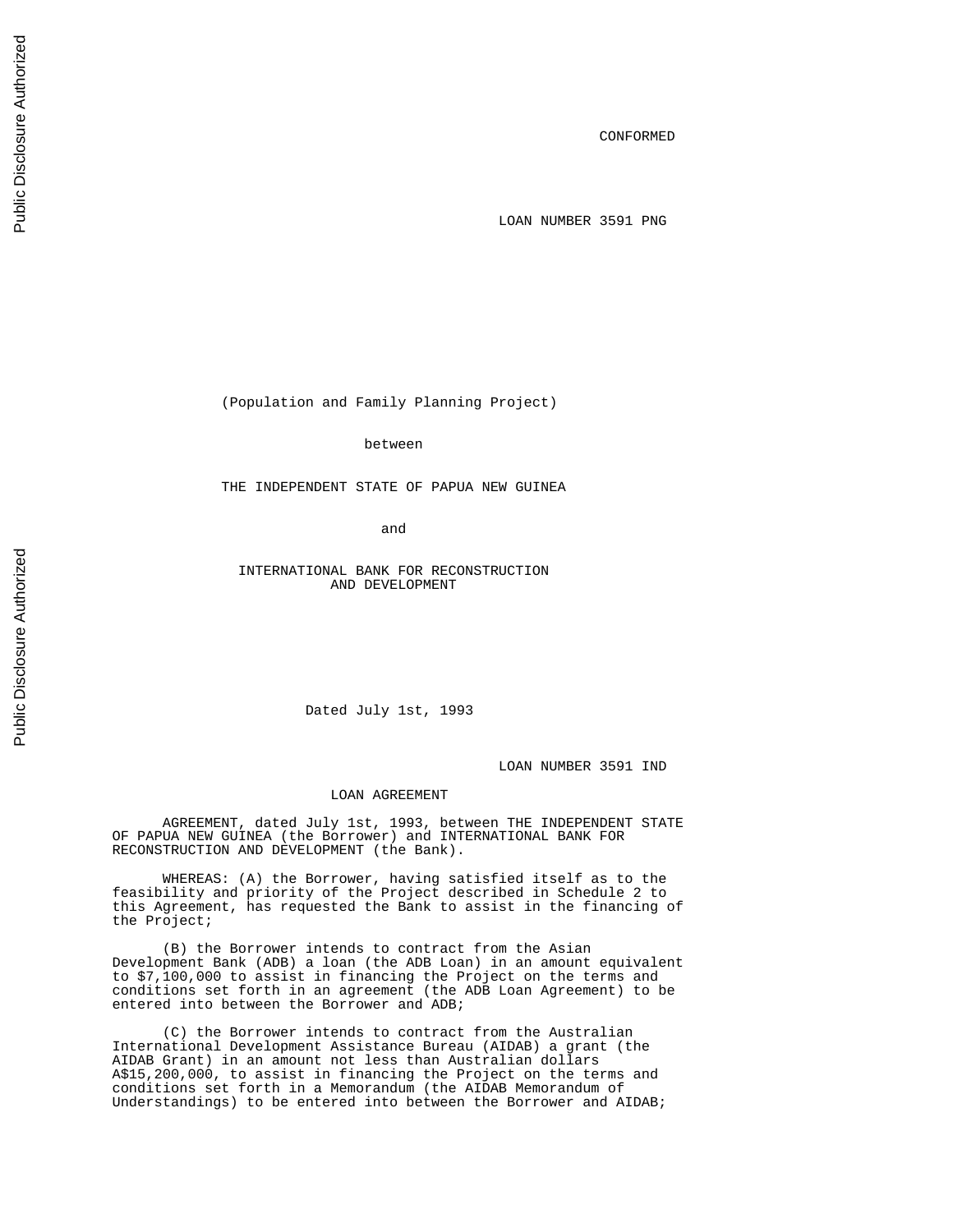WHEREAS the Bank has agreed, on the basis, inter alia, of the foregoing, to extend the Loan to the Borrower upon the terms and conditions set forth in this Agreement;

NOW THEREFORE the parties hereto hereby agree as follows:

#### ARTICLE I

#### General Conditions; Definitions

 Section 1.01. The "General Conditions Applicable to Loan and Guarantee Agreements" of the Bank, dated January 1, 1985, with the modifications set forth below (the General Conditions) constitute an integral part of this Agreement:

(a) The last sentence of Section 3.02 is deleted.

 (b) In Section 6.02, sub-paragraph (k) is re-lettered as sub-paragraph (l) and a new sub-paragraph (k) is added to read:

> "(k) An extraordinary situation shall have arisen under which any further withdrawals under the Loan would be inconsistent with the provisions of Article III, Section 3 of the Bank's Articles of Agreement."

 Section 1.02. Unless the context otherwise requires, the several terms defined in the General Conditions have the respective meanings therein set forth and the following additional terms have the following meanings:

- (a) "DFP" means the Borrower's Department of Finance and Planning;
- (b) "FP" means family planning;
- (c) "Kina" means the currency of the Borrower;
- (d) "MCH" means maternal and child health;
- (e) "NDOH" means the Borrower's National Department of Health;
- (f) "NGO" means a non-government organization;
- (g) "Population Planning Unit" means the Unit established within the Borrower's Social Planning Division of the Department of Finance and Planning;
- (h) "Project Implementation Unit" means the Unit established within the Borrower's Department of Health;
- (i) "STD" means sexually transmitted disease; and
- (j) "Special Account" means the account referred to in Section 2.02 (b) of this Agreement.

# ARTICLE II

#### The Loan

 Section 2.01. The Bank agrees to lend to the Borrower, on the terms and conditions set forth or referred to in this Agreement, various currencies that shall have an aggregate value equivalent to the amount of six million nine hundred thousand dollars (\$6,900,000), being the sum of withdrawals of the proceeds of the Loan, with each withdrawal valued by the Bank as of the date of such withdrawal.

and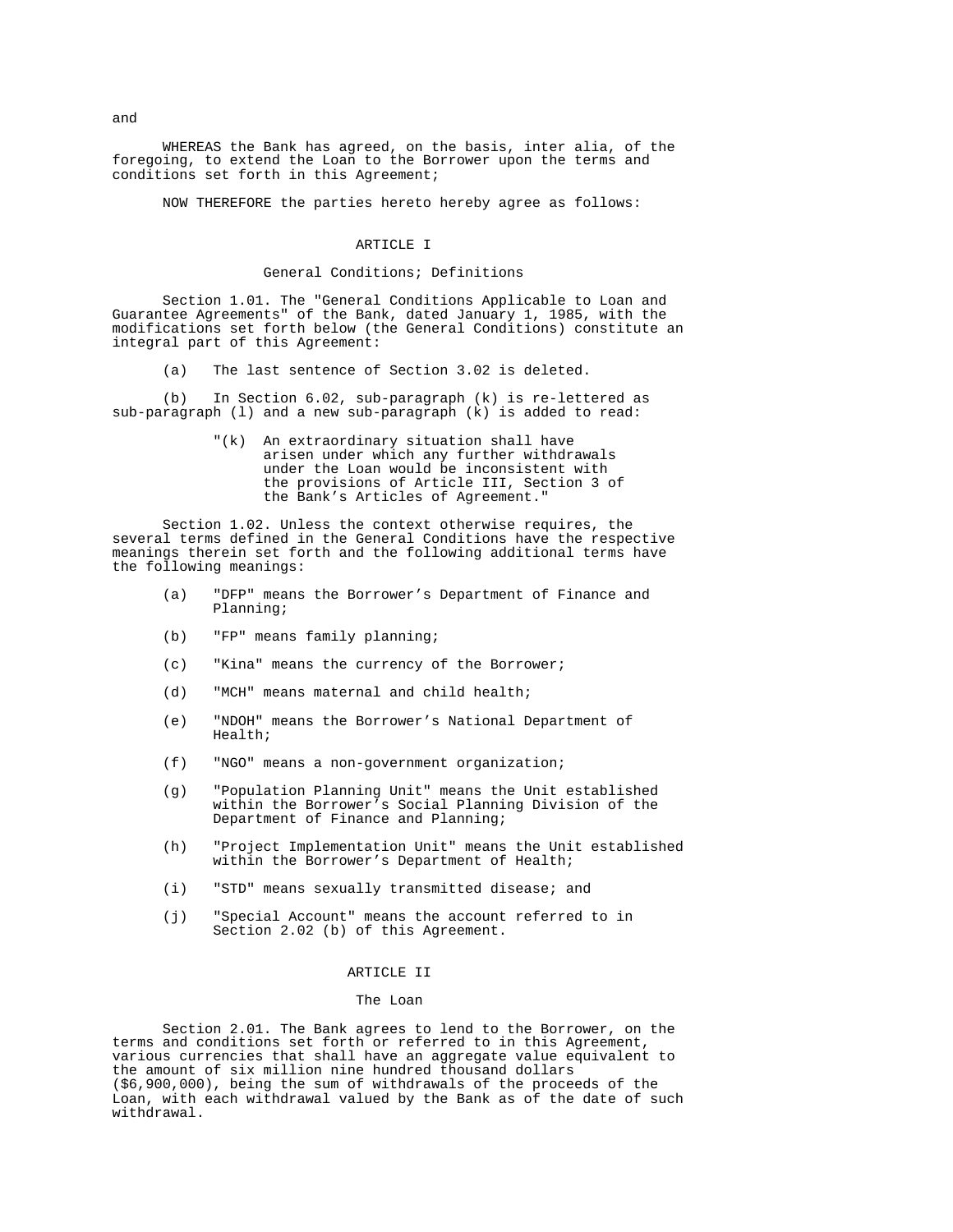Section 2.02. (a) The amount of the Loan may be withdrawn from the Loan Account in accordance with the provisions of Schedule 1 to this Agreement for expenditures made (or, if the Bank shall so agree, to be made) in respect of the reasonable cost of goods and services required for the Project described in Schedule 2 to this Agreement and to be financed out of the proceeds of the Loan.

 (b) The Borrower shall, for the purposes of the Project, open and maintain in kina a special deposit account in Bank of Papua New Guinea on terms and conditions satisfactory to the Bank. Deposits into, and payments out of, the Special Account shall be made in accordance with the provisions of Schedule 6 to this Agreement.

 Section 2.03. The Closing Date shall be June 30, 1999, or such later date as the Bank shall establish. The Bank shall promptly notify the Borrower of such later date.

 Section 2.04. The Borrower shall pay to the Bank a commitment charge at the rate of three-fourths of one percent (3/4 of 1%) per annum on the principal amount of the Loan not withdrawn from time to time.

 Section 2.05. (a) The Borrower shall pay interest on the principal amount of the Loan withdrawn and outstanding from time to time, at a rate for each Interest Period equal to the Cost of Qualified Borrowings determined in respect of the preceding Semester, plus one-half of one percent (1/2 of 1%). On each of the dates specified in Section 2.06 of this Agreement, the Borrower shall pay interest accrued on the principal amount outstanding during the preceding Interest Period, calculated at the rate applicable during such Interest Period.

 (b) As soon as practicable after the end of each Semester, the Bank shall notify the Borrower of the Cost of Qualified Borrowings determined in respect of such Semester.

- (c) For the purposes of this Section:
- (i) "Interest Period" means a six-month period ending on the date immediately preceding each date specified in Section 2.06 of this Agreement, beginning with the Interest Period in which this Agreement is signed.
	- (ii) "Cost of Qualified Borrowings" means the cost, as reasonably determined by the Bank and expressed as a percentage per annum, of the outstanding borrowings of the Bank drawn down after June 30, 1982, excluding such borrowings or portions thereof as the Bank has allocated to fund: (A) the Bank's investments; and (B) loans which may be made by the Bank after July 1, 1989 bearing interest rates determined otherwise than as provided in paragraph (a) of this Section.
	- (iii) "Semester" means the first six months or the second six months of a calendar year.

 (d) On such date as the Bank may specify by no less than six months' notice to the Borrower, paragraphs (a), (b) and (c) (iii) of this Section shall be amended to read as follows:

 "(a) The Borrower shall pay interest on the principal amount of the Loan withdrawn and outstanding from time to time, at a rate for each Quarter equal to the Cost of Qualified Borrowings determined in respect of the preceding Quarter, plus one-half of one percent (1/2 of 1%). On each of the dates specified in Section 2.06 of this Agreement, the Borrower shall pay interest accrued on the principal amount outstanding during the preceding Interest Period, calculated at the rates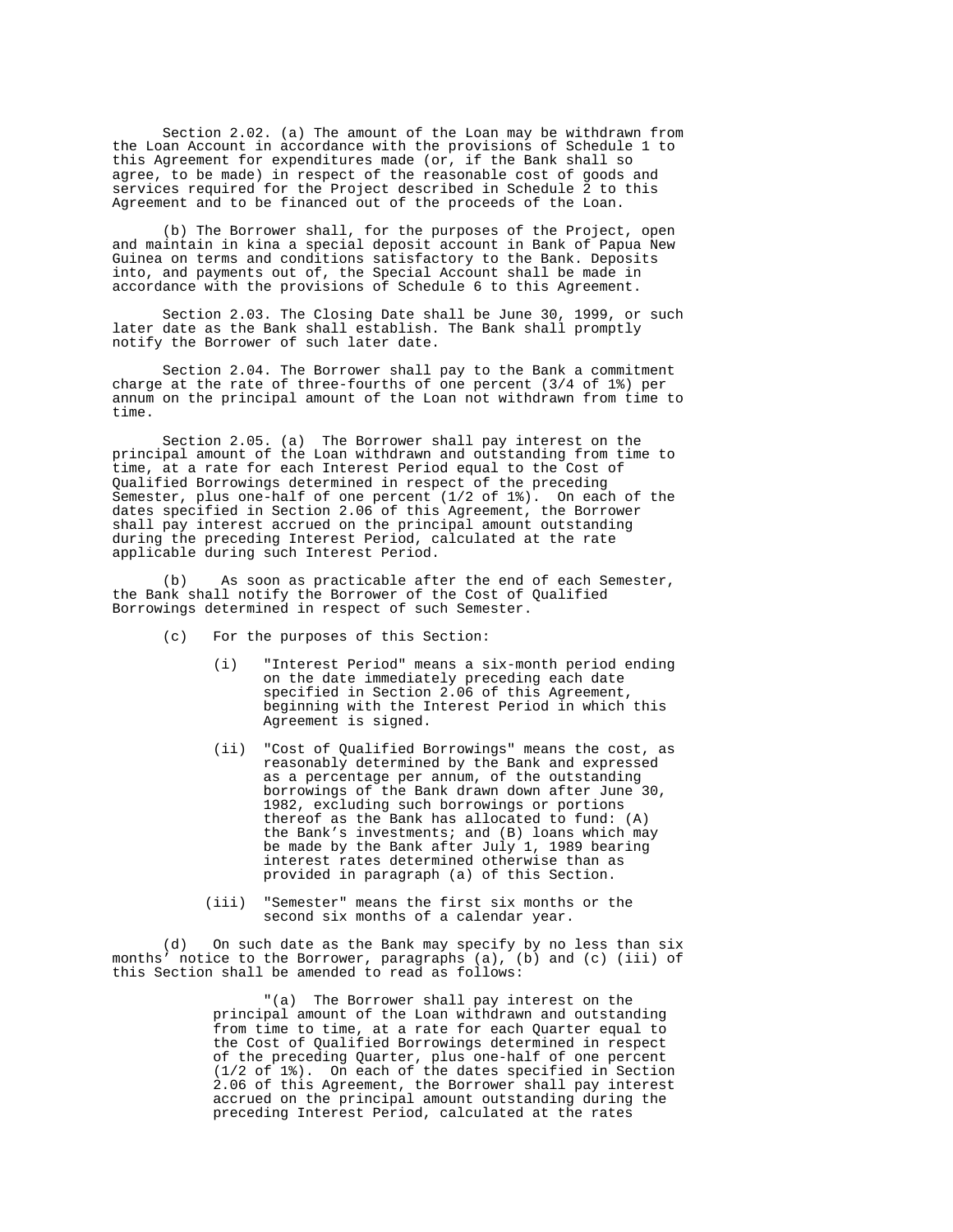applicable during such Interest Period."

 "(b) As soon as practicable after the end of each Quarter, the Bank shall notify the Borrower of the Cost of Qualified Borrowings determined in respect of such Quarter."

 "(c) (iii) 'Quarter' means a three-month period commencing on January 1, April 1, July 1 or October 1 in a calendar year."

 Section 2.06. Interest and other charges shall be payable semiannually on April 15 and October 15 in each year.

 Section 2.07. The Borrower shall repay the principal amount of the Loan in accordance with the amortization schedule set forth in Schedule 3 to this Agreement.

#### ARTICLE III

#### Execution of the Project

 Section 3.01. (a) The Borrower declares its commitment to the objectives of the Project as set forth in Schedule 2 to this Agreement, and, to this end, shall carry out the Project with due diligence and efficiency and in conformity with appropriate administrative, financial, engineering, public health, and family planning practices, and shall provide, promptly as needed, the funds, facilities, services and other resources required for the Project.

 (b) Without limitation upon the provisions of paragraph (a) of this Section and except as the Borrower and the Bank shall otherwise agree, the Borrower shall carry out the Project in accordance with the Implementation Program set forth in Schedule 5 to this Agreement.

 Section 3.02. Except as the Bank shall otherwise agree, procurement of the goods, works and consultants' services required for the Project and to be financed out of the proceeds of the Loan shall be governed by the provisions of Schedule 4 to this Agreement.

 Section 3.03. The Borrower may provide for exemption of payment of income and other taxes any duties levied under its laws on consultants engaged under the Project, and taxes and duties levied under its laws on the procurement of goods and services under the Project; and in the absence of proving for such exemption, shall finance these taxes and duties.

# ARTICLE IV

# Financial Covenants

 Section 4.01. (a) The Borrower shall maintain or cause to be maintained records and accounts adequate to reflect in accordance with sound accounting practices the operations, resources and expenditures in respect of the Project of the departments or agencies of the Borrower responsible for carrying out the Project or any part thereof.

- (b) The Borrower shall:
	- (i) have the records and accounts referred to in paragraph (a) of this Section including those for the Special Account for each fiscal year audited, in accordance with appropriate auditing principles consistently applied, by independent auditors acceptable to the Bank;
	- (ii) furnish to the Bank as soon as available, but in any case not later than nine months after the end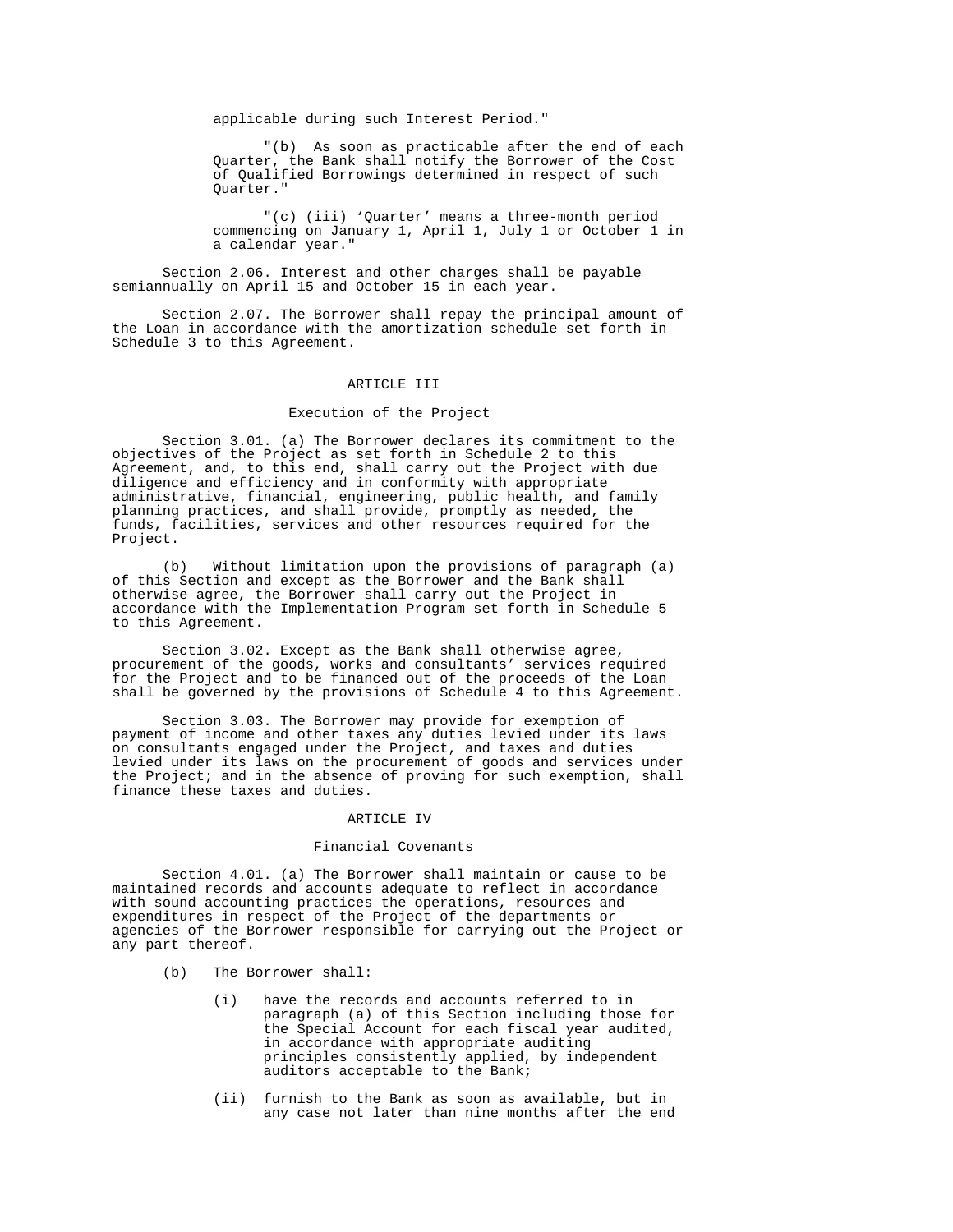of each such year, the report of such audit by said auditors, of such scope and in such detail as the Bank shall have reasonably requested; and

 (iii) furnish to the Bank such other information concerning said records and accounts and the audit thereof as the Bank shall from time to time reasonably request.

 (c) For all expenditures with respect to which withdrawals from the Loan Account were made on the basis of statements of expenditure, the Borrower shall:

- (i) maintain or cause to be maintained, in accordance with paragraph (a) of this Section, records and accounts reflecting such expenditures;
- (ii) retain, until at least one year after the Bank has received the audit report for the fiscal year in which the last withdrawal from the Loan Account or payment out of the Special Account was made, all records (contracts, orders, invoices, bills, receipts and other documents) evidencing such expenditures;
- (iii) enable the Bank's representatives to examine such records; and
	- (iv) ensure that such records and accounts are included in the annual audit referred to in paragraph (b) of this Section and that the report of such audit contains a separate opinion by said auditors as to whether the statements of expenditure submitted during such fiscal year, together with the procedures and internal controls involved in their preparation, can be relied upon to support the related withdrawals.

# ARTICLE V

## Remedies of the Bank

 Section 5.01. Pursuant to Section 6.02 (l) of the General Conditions, the following additional event is specified, namely that:

- (a) subject to paragraph (b) of this Section:
- (i) the right of the Borrower to withdraw the proceeds of the ADB Loan or the AIDAB Grant shall have been suspended, canceled or terminated in whole or in part, pursuant to the terms thereof, **or** *or* 
	- (ii) the ADB Loan shall have become due and payable prior to the agreed maturity thereof.

 (b) Paragraph (a) of this Section shall not apply if the Borrower establishes to the satisfaction of the Bank that: (i) such suspension, cancellation, termination or prematuring is not caused by the failure of the Borrower to perform any of its obligations under the ADB Loan Agreement or the AIDAB Memorandum of Understanding; and  $(ii)$  adequate funds for the Project are available to the Borrower from other sources on terms and conditions consistent with the obligations of the Borrower under this Agreement.

 Section 5.02. Pursuant to Section 7.01 (h) of the General Conditions, the following additional event is specified, namely that the event specified in Section 5.01 (a) (ii) of this Agreement shall occur, subject to the proviso of subsection (b) of said Section.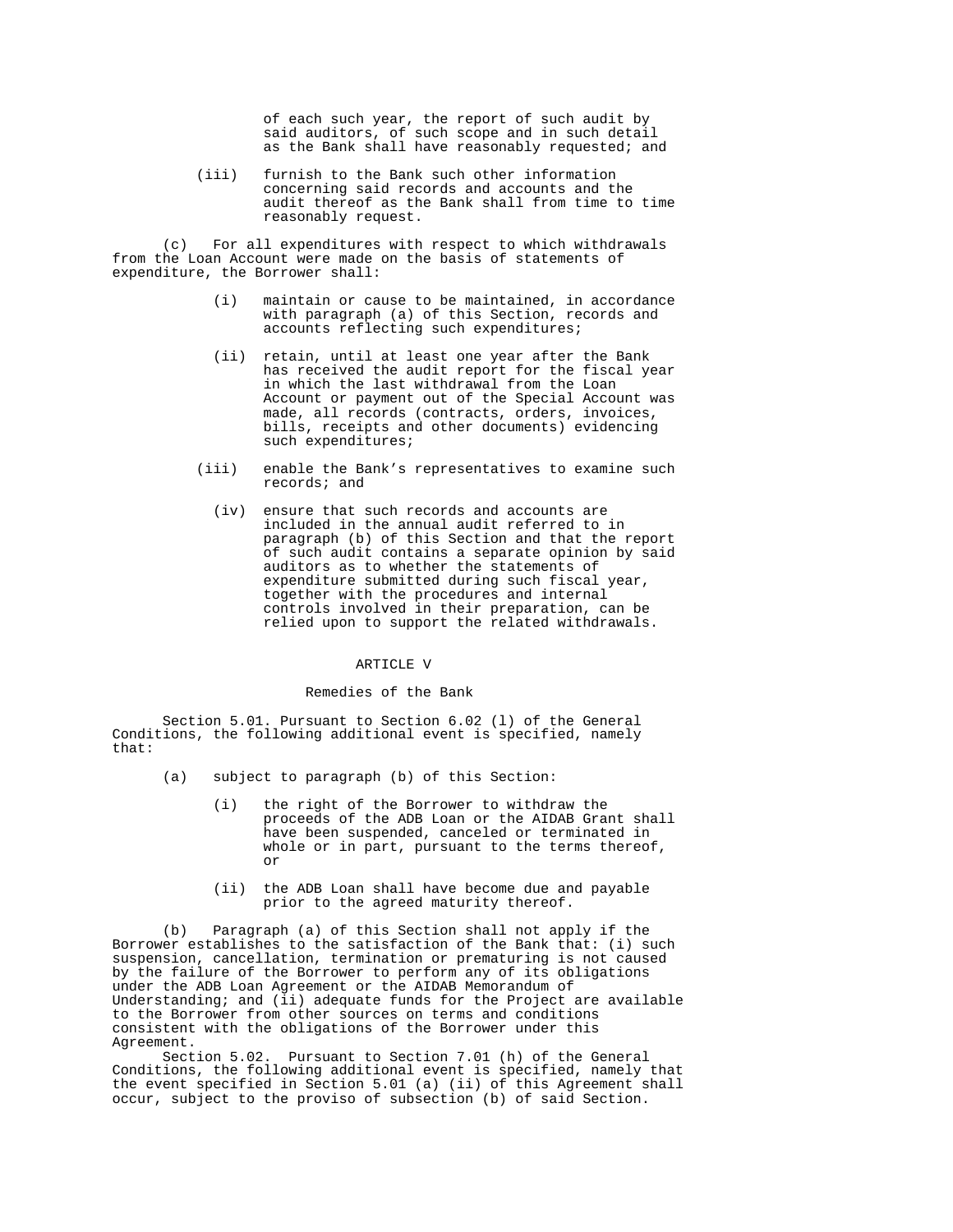### ARTICLE VI

# Effective Date; Termination

 Section 6.01. The following events are specified as additional conditions to the effectiveness of the Loan Agreement within the meaning of Section 12.01 (c) of the General Conditions:

 (a) all conditions precedent to the effectiveness of the ADB Loan Agreement have been fulfilled, other than those related to the effectiveness of this Agreement;

 (b) all conditions precedent to the effectiveness of the AIDAB Memorandum of Understanding have been fulfilled, other than those related to the effectiveness of this Agreement;

 (c) the Borrower has employed the staff and consultants referred to in paragraphs 1 and 2 of Schedule 5 to this Agreement; and

 (d) the Borrower has issued an administrative order to the National Capital District and the Provinces of East New Britain, Eastern Highlands, Morobe, Southern Highlands and Western Highlands authorizing them to establish in their respective budgets a separate budget line item for MCH/FP activities conducted under their jurisdiction.

 Section 6.02. The date ninety (90) days after the date of this Agreement is hereby specified for the purposes of Section 12.04 of the General Conditions.

### ARTICLE VII

### Representative of the Borrower; Addresses

 Section 7.01. The Minister for Finance and Planning of the Borrower is designated as representative of the Borrower for the purposes of Section 11.03 of the General Conditions. Section 7.02. The following addresses are specified for the purposes of Section 11.01 of the General Conditions:

For the Borrower:

 Department of Finance and Planning Vulupindi Haus Post Office Wards Strip Waigani, N.C.D. Papua New Guinea

Cable address: Telex:

TREASURER NE 22218 Boroko

For the Bank:

 International Bank for Reconstruction and Development 1818 H Street, N.W. Washington, D.C. 20433 United States of America

Cable address: Telex:

| INTBAFRAD        | 248423 (RCA),  |
|------------------|----------------|
| Washington, D.C. | 82987 (FTCC),  |
|                  | 64145 (WUI) or |
|                  | 197688 (TRT)   |

IN WITNESS WHEREOF, the parties hereto, acting through their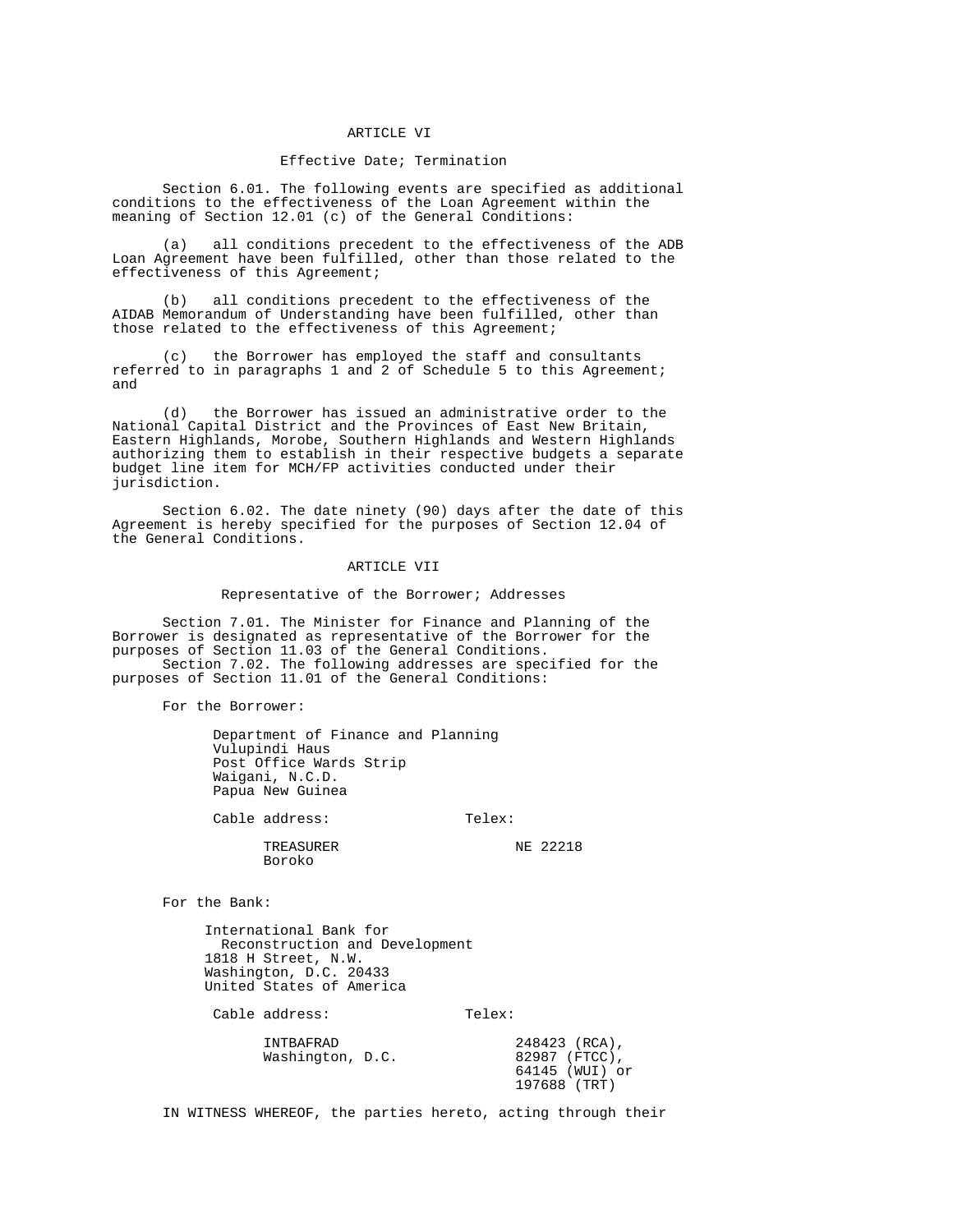duly authorized representatives, have caused this Agreement to be signed in their respective names in the District of Columbia, United States of America, as of the day and year first above written.

THE INDEPENDENT STATE OF PAPUA NEW GUINEA

 By /s/ Margaret Taylor Authorized Representative

# INTERNATIONAL BANK FOR RECONSTRUCTION AND DEVELOPMENT

 By /s/ Shahid Burki Acting Regional Vice President East Asia and Pacific

SCHEDULE 1

# Withdrawal of the Proceeds of the Loan

1. The table below sets forth the Categories of items to be financed out of the proceeds of the Loan, the allocation of the amounts of the Loan to each Category and the percentage of expenditures for items so to be financed in each Category:

|     | Category                                                                                                                                                        | Amount of the<br>Loan Allocated<br>(Expressed in<br>Dollar<br>Equivalent) | % of<br>Expenditures<br>to be<br>Financed                                                                                                                            |
|-----|-----------------------------------------------------------------------------------------------------------------------------------------------------------------|---------------------------------------------------------------------------|----------------------------------------------------------------------------------------------------------------------------------------------------------------------|
| (1) | Civil works under<br>Part A.1 and<br>Part $B.4$ (a)<br>of the Project                                                                                           | 3,100,000                                                                 | $90\%$                                                                                                                                                               |
| (2) | Equipment, furniture,<br>and vehicles under<br>Part A.2 and Part<br>$B.4$ (a) of the<br>Project                                                                 | 800,000                                                                   | 100% of foreign<br>expenditures,<br>100% of local<br>expenditures<br>(ex-factory<br>cost) and 70%<br>of local<br>expenditures for<br>other items<br>procured locally |
| (3) | Contraceptives and<br>STD drugs under<br>Part $B.1$ (b) of<br>the Project                                                                                       | 1,000,000                                                                 | 26%                                                                                                                                                                  |
| (4) | Consultants'<br>services, training,<br>and studies under<br>Part A.3 (d),<br>Part A.5, Part B.4 $(b)$ ,<br>$(c)$ and $(d)$ , and Part<br>B.6 (c) of the Project | 1,500,000                                                                 | 100%                                                                                                                                                                 |
| (5) | Unallocated                                                                                                                                                     | 500,000                                                                   |                                                                                                                                                                      |
|     | TOTAL                                                                                                                                                           | 6,900,000                                                                 |                                                                                                                                                                      |
|     |                                                                                                                                                                 |                                                                           |                                                                                                                                                                      |

2. For the purposes of this Schedule: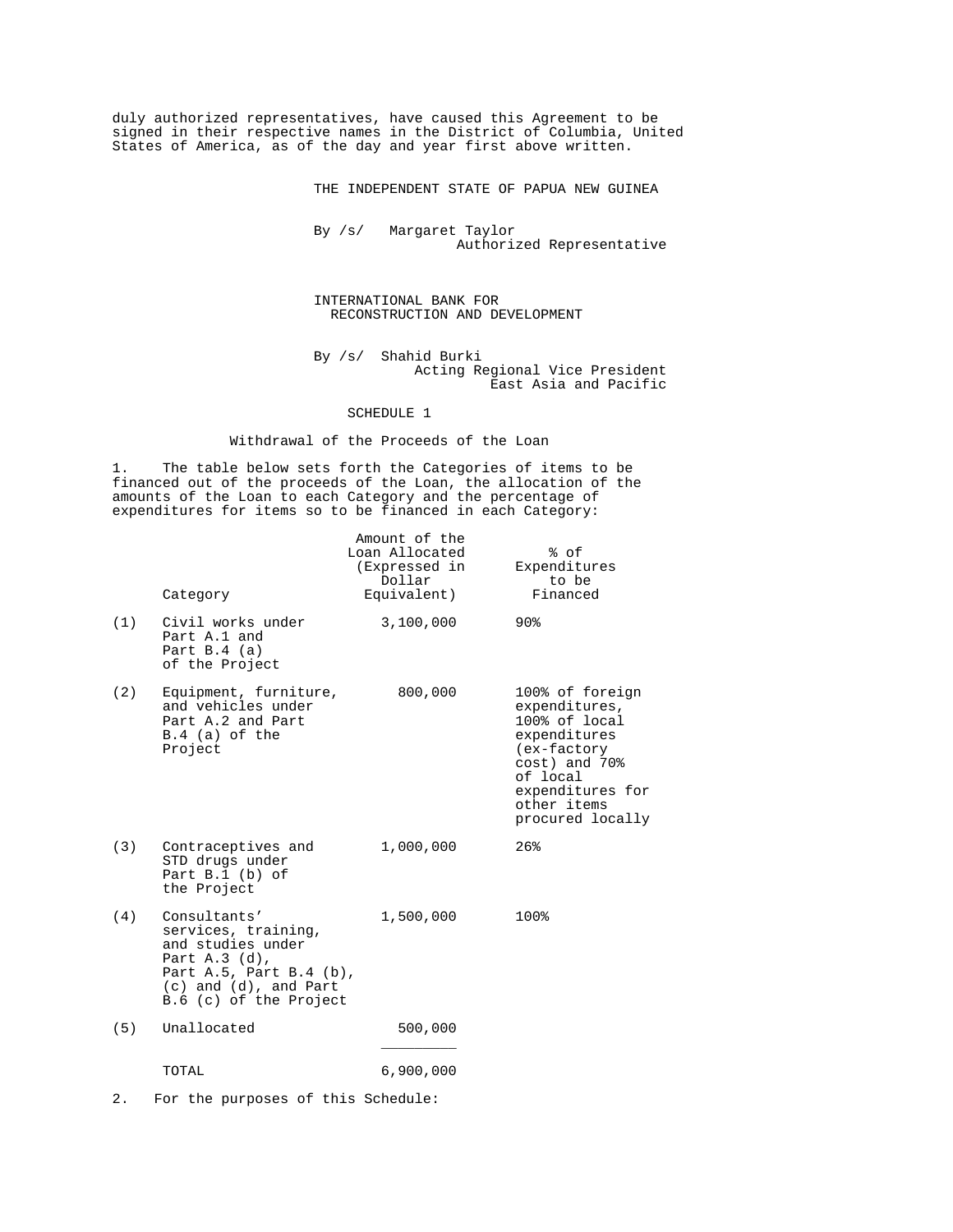(a) the term "foreign expenditures" means expenditures in the currency of any country other than that of the Borrower for goods or services supplied from the territory of any country other than that of the Borrower; and

 (b) the term "local expenditures" means expenditures in the currency of the Borrower or for goods or services supplied from the territory of the Borrower.

Notwithstanding the provisions of paragraph 1 above, no withdrawals shall be made in respect of payments made for expenditures prior to the date of this Agreement and no withdrawals shall be made in respect of payments made for expenditures in the Provinces of East New Britain, Eastern Highlands, Morobe, Southern Highlands or Western Highlands, or in the National Capital District until that Province or District has entered into an agreement with the Borrower which is satisfactory to the Bank concerning implementation of the Project in that Province or District.

#### SCHEDULE 2

Description of the Project

 The objectives of the Project are to develop the Borrower's institutional capacity to foster and manage a comprehensive population program, deliver effective family planning services, generate a greater demand for family planning, and mobilize public awareness and support for the program through governmental and nongovernmental channels.

 The Project consists of the following parts, subject to such modifications thereof as the Borrower and the Bank may agree upon from time to time to achieve such objectives:

Part A: Provincial Family Planning Service Delivery

1. Construction, renovation and extension of MCH/FP clinics in East New Britain, Eastern Highlands, Morobe, Southern Highlands, Western Highlands and the National Capital District; construction of office space for FP coordinators where required; and construction of facilities for in-service training in the provinces of Morobe and Southern Highlands.

2. Provision of equipment for FP services in health facilities, including surgical contraception equipment for hospitals, training and office equipment, and provision of vehicles for the MCH/FP outreach programs.

3. Provision of: (a) management development training for FP coordinators and staff with program responsibilities, including preparation of a reference manual of management procedures and visits to provincial and field levels for supervision; (b) training for trainers of family planning; (c) in-service training, including short overseas visits, of health workers at all levels, and seminars on family planning for community leaders; and (d) overseas training for doctors and senior nurses in clinical and management aspects of family planning, and a short certificate course in family planning for doctors.

Provision of technical assistance for improvement and expansion of in-service training capacity, including distance learning, for health workers at the national and provincial levels, strengthening of provincial family planning management capacity and improvement of the MCH/FP component of the health information system.

Provision of technical assistance for: (a) the development of the program of clinical training in family planning at the Department of Clinical Science of the Faculty of Medicine of the University of PNG; (b) the carrying out of an annual program of seminars in family planning for doctors and senior nurses; and (c) the development of a short certificate course in FP for doctors.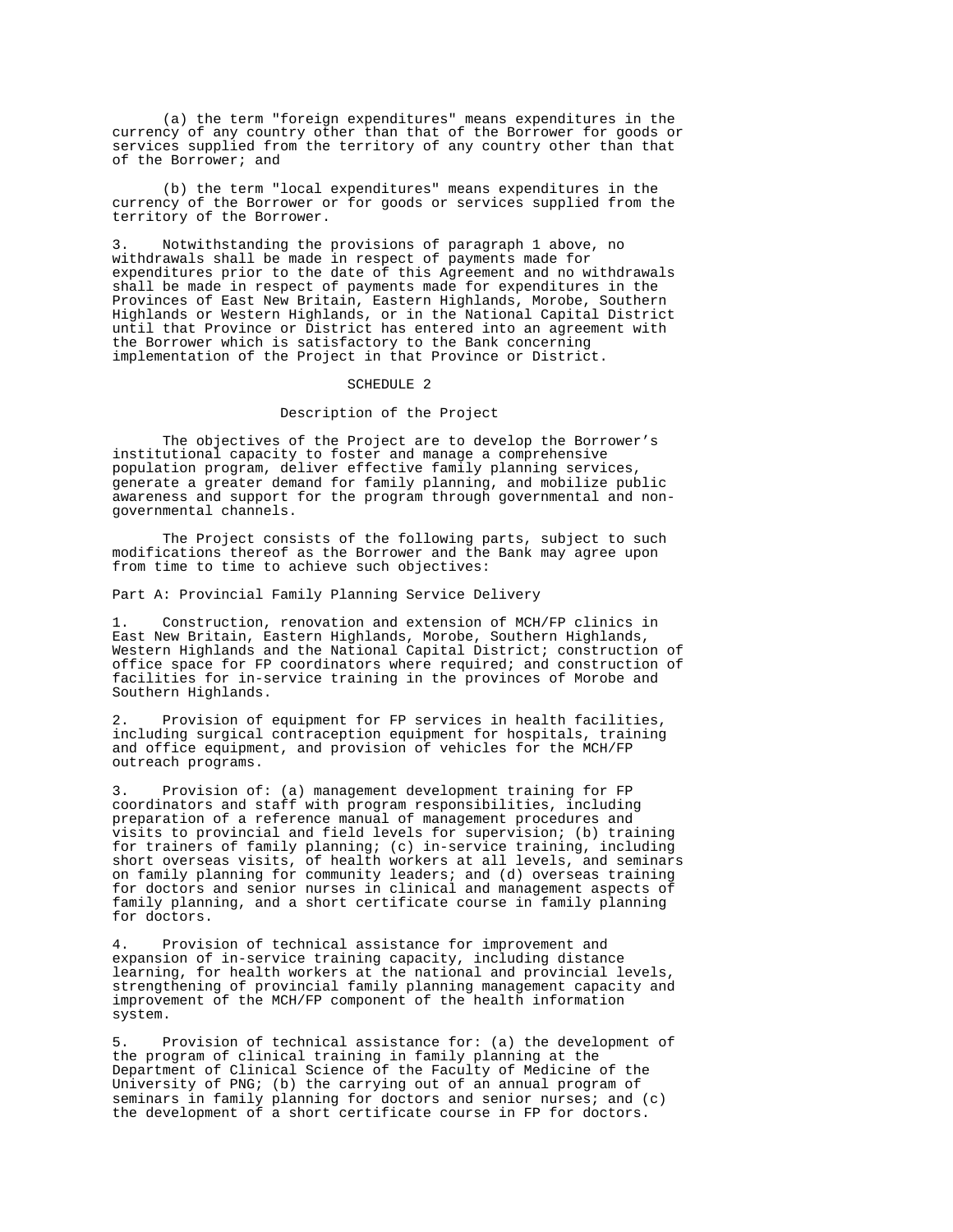Part B: Program Support

1. Contraceptive/Pharmaceutical Supply and Logistic System

 (a) Renovation of the area medical store at Rabaul and renovation and expansion of the area medical store at Mt. Hagen.

(b) Provision of contraceptives and STD-related drugs.

 (c) Provision of equipment for storage and handling of drugs and contraceptives.

 (d) Provision of in-service training of pharmaceutical dispensers, and overseas training and fellowships for senior managers of the Pharmaceutical Services Section in drug management and procurement.

 (e) Provision of technical assistance for: (a) strengthening of staff and supplies management at the Pharmaceutical Services Section of the National Department of Health, and (b) improvement of computer skills and development of an information system at area medical stores and the Pharmaceutical Services Section of the National Department of Health.

 (f) Pre-packaging and transportation of supplies from area medical stores to health facilities, and supervision and monitoring of the usage of supplies.

2. Support for Non-Government Organizations

 (a) Carrying out of field activities by NGOs for the purpose of increasing awareness and advocacy of family planning at the community level, community based distribution of contraceptives and provision of services.

 (b) Construction of a new facility for the Council of Women in the province of Western Highlands.

 (c) Provision of training to staff of the Women's Division of the Department of Religion, Home Affairs and Youth, and to trainers in the Training Section of the Division of Women's Affairs.

 (d) Provision of technical assistance to NGOs for identification and implementation of field activities and for training in project management, accounting and report preparation.

3. Promotion of Health and Family Planning

 (a) Establishment of the Health Promotion Center within the National Department of Health, and construction of facilities for the Center.

(b) Provision of equipment for the Health Promotion Center.

 (c) Preparation and distribution of print, video, radio, and television messages for promotion of health and family planning at the national and provincial levels; conducting workshops; and monitoring of campaign effectiveness.

4. Population and Family Planning Research

 (a) Construction of staff houses, and acquisition of computers and related equipment for the University of PNG.

 (b) Provision of fellowships and training for staff and teaching fellows in the field of population studies at the University of PNG.

 (c) Provision of technical assistance to the PNG Institute of Medical Research, and to the Department of Community Medicine and the Population Studies Program of the University of PNG.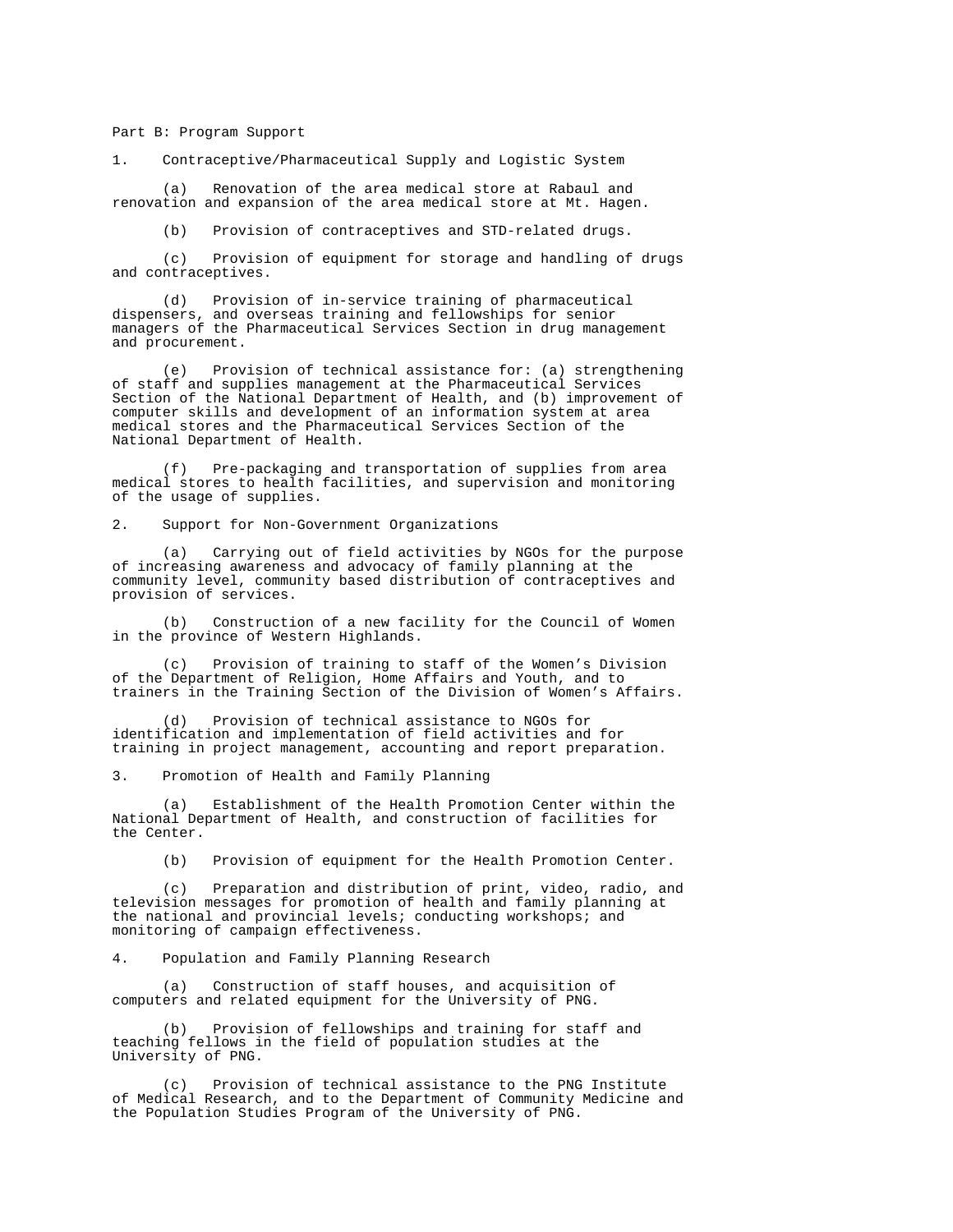(d) Carrying out of studies in the areas of population research.

5. Demographic Data Collection and Utilization

 (a) Provision of training and fellowships for staff of the National Statistical Office and provincial statistical staff.

 (b) Carrying out of a demographic and health sample survey and provision of technical assistance and training to the National Statistical Office.

 (c) Provision of technical assistance for the establishment of a pilot provincial data system/civil registration in the Province of East New Britain, and acquisition of related equipment.

6. Project Monitoring, Evaluation, Management, and Implementation

 (a) Provision of office equipment, furniture and vehicles for the Population Planning Unit and the Project Implementation  $IInif.$ 

 (b) Provision of training including overseas visits, for the staff of the Population Planning Unit and the Project Implementation  $IInif.$ 

 (c) Provision of technical assistance for project management and implementation, and monitoring and evaluation.

 (d) Carrying out of research studies on population and family planning issues.

Payment of Principal

\* \* \*

The Project is expected to be completed by June 30, 1998.

#### SCHEDULE 3

#### Amortization Schedule

Date Payment Due (expressed in dollars)\*

October 15, 2003<br>
April 15, 2004<br>
195,000 April 15, 2004 195,000<br>October 15, 2004 200,000 October 15, 2004 200,000<br>
April 15, 2005 205,000 April 15, 2005<br>
October 15, 2005<br>
215,000 October 15, 2005<br>
April 15, 2006<br>
225,000 April 15, 2006<br>
October 15, 2006<br>
230,000 October 15, 2006 230,000<br>
April 15, 2007 240,000 April 15, 2007 240,000<br>October 15, 2007 250,000 October 15, 2007 250,000<br>
April 15, 2008 260,000 April 15, 2008 260,000<br>October 15, 2008 270,000 October 15, 2008 270,000<br>April 15, 2009 280,000 April 15, 2009<br>
October 15, 2009<br>
290,000 October 15, 2009 290,000<br>
April 15, 2010 200,000 April 15, 2010<br>
October 15, 2010<br>
310,000 October 15, 2010<br>
April 15, 2011<br>
320,000 April 15, 2011 320,000<br>October 15, 2011 335,000 October 15, 2011

October 15, 1998 130,000<br>
April 15, 1999 135,000 April 15, 1999 135,000<br>October 15, 1999 140,000 October 15, 1999 140,000<br>
April 15, 2000 145,000 April 15, 2000<br>
October 15, 2000<br>
150,000 October 15, 2000<br>
April 15, 2001<br>
155,000 April 15, 2001 155,000<br>October 15, 2001 160,000 October 15, 2001 160,000<br>
April 15, 2002 165,000 April 15, 2002<br>
October 15, 2002<br>
175,000 October 15, 2002<br>
April 15, 2003<br>
180,000<br>
180,000 April 15, 2003<br>October 15, 2003<br>185,000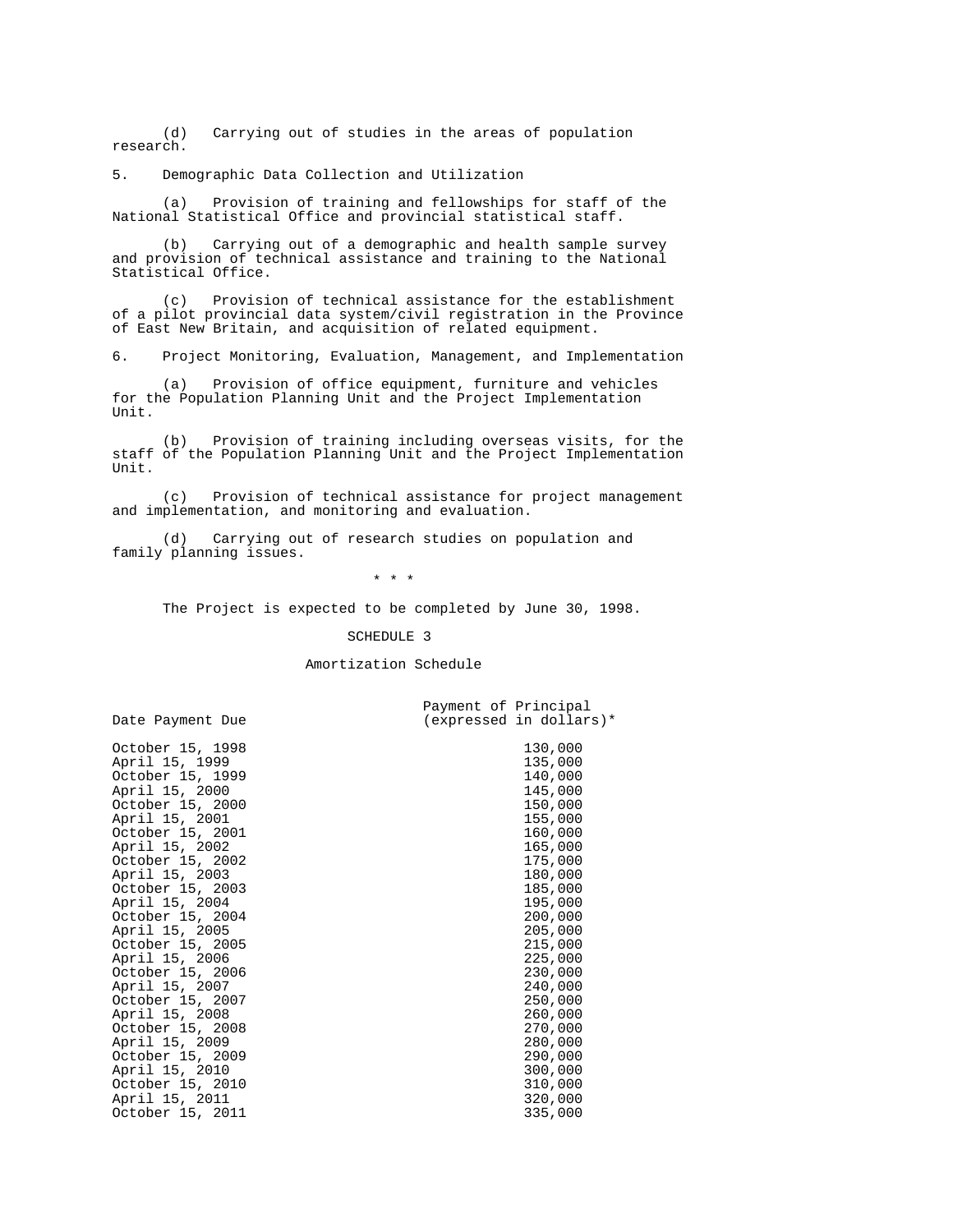| April 15, 2012   | 345,000 |
|------------------|---------|
| October 15, 2012 | 360,000 |
| April 15, 2013   | 350,000 |

\_\_\_\_\_\_\_\_\_\_\_\_\_\_\_\_\_\_\_\_\_\_\_

The figures in this column represent dollar equivalents determined as of the respective dates of withdrawal. See General Conditions, Sections 3.04 and 4.03.

## Premiums on Prepayment

 Pursuant to Section 3.04 (b) of the General Conditions, the premium payable on the principal amount of any maturity of the Loan to be prepaid shall be the percentage specified for the applicable time of prepayment below:

Time of Prepayment Premium The interest rate (expressed as a percentage per annum) applicable to the Loan on the day of prepayment multiplied by: Not more than three years 0.15 before maturity More than three years but 0.30 not more than six years before maturity More than six years but 0.55 not more than 11 years before maturity More than 11 years but not 0.80 more than 16 years before maturity More than 16 years but not 0.90 more than 18 years before maturity More than 18 years before 1.00 maturity

# SCHEDULE 4

# Procurement and Consultants' Services

Section I. Procurement of Goods and Works

Part A: International Competitive Bidding

1. Except as provided in Part C hereof, contraceptives and STD related antibiotics shall be procured under contracts awarded in accordance with procedures consistent with those set forth in Sections I and II of the "Guidelines for Procurement under IBRD Loans and IDA Credits" published by the Bank in May 1992 (the Guidelines). For fixed-price contracts, the invitation to bid referred to in paragraph 2.13 of the Guidelines shall provide that, when contract award is delayed beyond the original bid validity period, the successful bidder's bid price will be increased for each week of delay by two predisclosed correction factors acceptable to the Bank, one to be applied to all foreign currency components and the other to the local currency component of the bid price. Such an increase shall not be taken into account in the bid evaluation.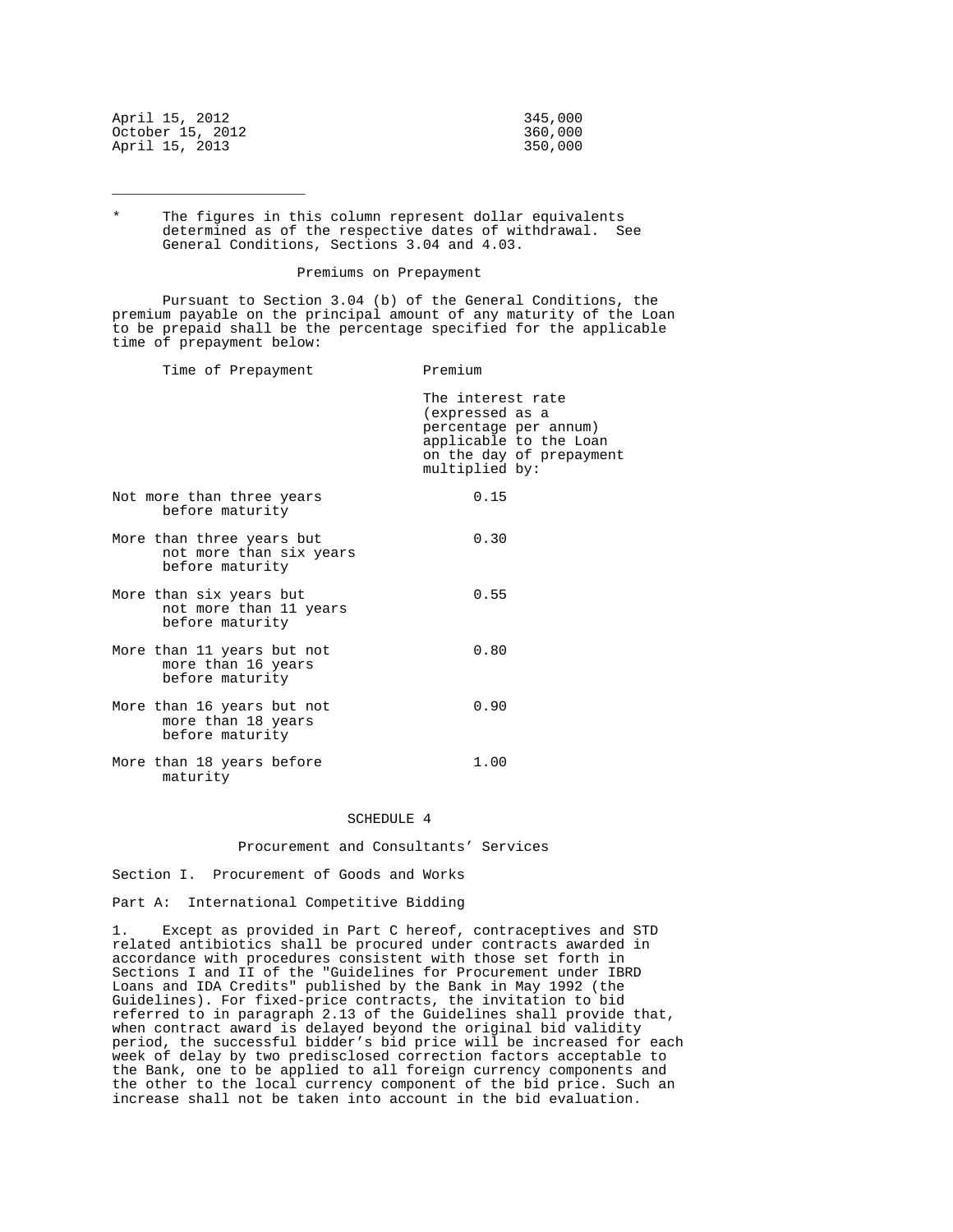2. To the extent practicable, contracts for contraceptives and STD related drugs shall be grouped into bid packages estimated to cost the equivalent of \$100,000 or more.

Part B: Preference for Domestic Manufacturers

 In the procurement of goods in accordance with the procedures described in Part A.1 hereof, goods manufactured in Papua New Guinea may be granted a margin of preference in accordance with, and subject to, the provisions of paragraphs 2.55 and 2.56 of the Guidelines and paragraphs 1 through 4 of Appendix 2 thereto.

Part C: Other Procurement Procedures

1. Except as provided in paragraphs 2 and 3 below, civil works shall be procured under contracts awarded on the basis of competitive bidding, advertised locally, in accordance with procedures satisfactory to the Bank.

Civil works estimated to cost less than the equivalent of \$50,000 per contract, up to an aggregate amount equivalent to \$1,000,000, may be procured under contracts awarded on the basis of comparison of price quotations obtained from at least three contractors eligible under the Guidelines, in accordance with procedures acceptable to the Bank.

Civil works in remote areas for renovation and extension of district health/FP centers estimated to cost \$40,000 or less per contract, may be carried out by force account up to an aggregate amount of not more than \$500,000.

4. Except as provided in paragraphs 5 and 8 below, equipment and vehicles shall be procured under contracts awarded on the basis of competitive bidding, advertised locally, in accordance with procedures satisfactory to the Bank.

5. Equipment estimated to cost the equivalent of \$50,000 or less per contract, up to an aggregate amount equivalent to \$100,000, may be procured under contracts awarded on the basis of comparison of price quotations obtained from at least three suppliers eligible under the Guidelines, in accordance with procedures acceptable to the Bank.

6. Furniture shall be procured under contracts awarded on the basis of competitive bidding, advertised locally, in accordance with procedures satisfactory to the Bank.

7. Contracts for computer software and books shall be awarded after direct negotiations with suppliers, in accordance with procedures acceptable to the Bank.

8. Small medical equipment and health kits for health centers and hospitals, up to an aggregate amount equivalent to \$300,000, may be procured through UNICEF/UNFPA, in accordance with procedures acceptable to the Bank.

Part D: Review by the Bank of Procurement Decisions

1. Review of invitations to bid and of proposed awards and final contracts:

 (a) With respect to each contract for goods and works estimated to cost the equivalent of \$100,000 or more, the procedures set forth in paragraphs 2 and 4 of Appendix 1 to the Guidelines shall apply. Where payments for such contract are to be made out of the Special Account, such procedures shall be modified to ensure that the two conformed copies of the contract required to be furnished to the Bank pursuant to said paragraph 2 (d) shall be furnished to the Bank prior to the making of the first payment out of the Special Account in respect of such contract.

(b) With respect to each contract not governed by the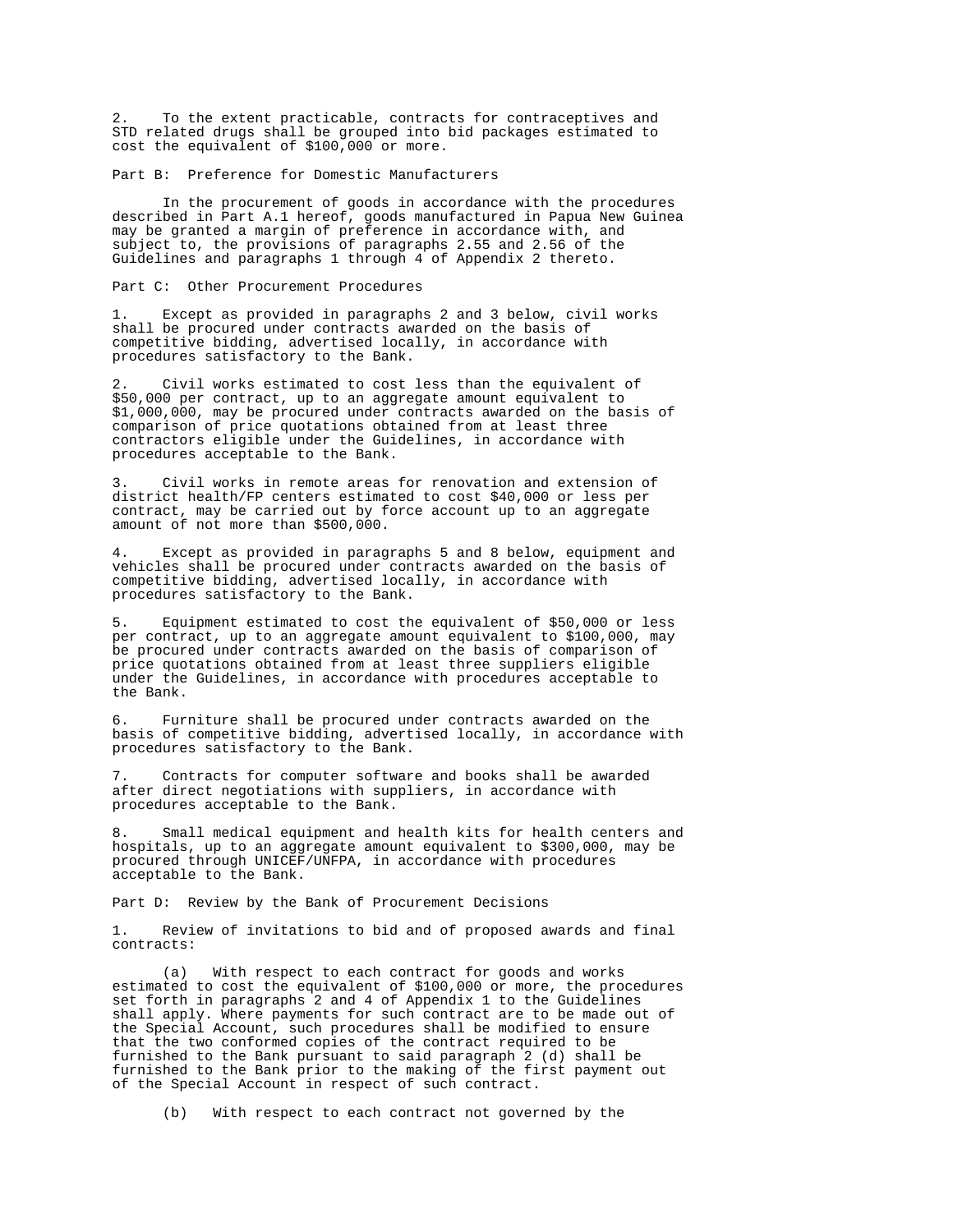preceding paragraph, the procedures set forth in paragraphs 3 and 4 of Appendix 1 to the Guidelines shall apply. Where payments for such contract are to be made out of the Special Account, said procedures shall be modified to ensure that the two conformed copies of the contract together with the other information required to be furnished to the Bank pursuant to said paragraph 3 shall be furnished to the Bank as part of the evidence to be furnished pursuant to paragraph 4 of Schedule 6 to this Agreement.

 (c) The provisions of the preceding subparagraph (b) shall not apply to contracts on account of which withdrawals are to be made on the basis of statements of expenditure.

3. The figure of 15% is hereby specified for purposes of paragraph 4 of Appendix 1 to the Guidelines.

Section II. Employment of Consultants

1. In order to assist the Borrower in carrying out Parts A.5, B.4 (c) and B.6 (c) of the Project, the Borrower shall employ the consultants referred to in Section 6.01 (d) (i) and (iii) of this Agreement and in paragraph 2 (a) and (c) of Schedule 5 to this Agreement, with qualifications, experience and terms and conditions of employment which shall be satisfactory to the Bank. Such consultants shall be selected in accordance with principles and procedures satisfactory to the Bank on the basis of the "Guidelines for the Use of Consultants by World Bank Borrowers and by The World Bank as Executing Agency" published by the Bank in August 1981 (the Consultant Guidelines).

2. Notwithstanding the provisions of paragraph 1 of this Section, the provisions of the Consultant Guidelines requiring prior Bank review or approval of budgets, short lists, selection procedures, letters of invitation, proposals, evaluation reports and contracts shall not apply to contracts estimated to cost less than \$100,000 equivalent each. However, this exception to prior Bank review shall not apply to the terms of reference for such contracts nor to the employment of individuals, to single source selection of firms, to assignments of a critical nature as reasonably determined by the Bank and to amendments of contracts raising the contract value to \$100,000 equivalent or above.

#### SCHEDULE 5

#### Implementation Program

1. The Borrower shall employ the following consultants to assist in the carrying out of the Project:

- (i) a senior project advisor, DFP;
- (ii) a health promotion specialist, NDOH; and
- (iii) a non-government organization program facilitator, Department of Home Affairs and Youth.
- 2. The Borrower shall employ the following staff:
	- (i) a senior project coordinator at the Project Implementation Unit, NDOH;
	- (ii) a national coordinator of MCH/FP training, NDOH;
	- (iii) a family planning coordinator in the Province of East New Britain;
	- (iv) a family planning coordinator in the Province of Eastern Highlands;
	- (v) a family planning coordinator in the Province of Morobe; and
	- (vi) a family planning coordinator in the Province of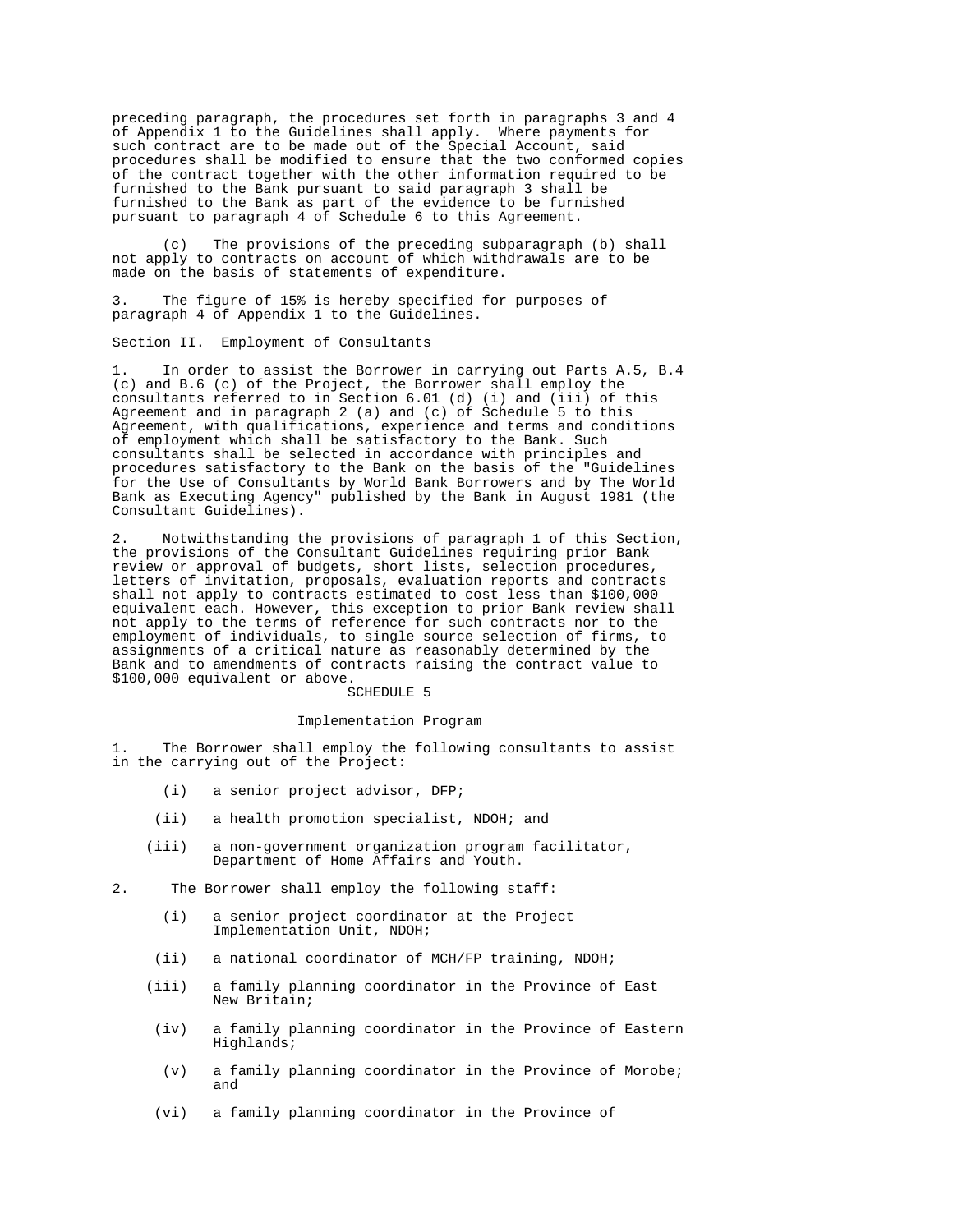Southern Highlands.

3. In carrying out the Project, the Borrower shall:

 (a) not later than September 1, 1993, employ the following staff:

- (i) a communication research officer at the Health Promotion Center, NDOH;
- (ii) a multi-media materials production officer at the Health Promotion Center, NDOH;
- (iii) a MCH/FP communications officer at the Health Promotion Center, NDOH;
- (iv) an information retrieval/dissemination officer at the Health Promotion Center, NDOH;
- (v) a computer keyboard operator at the Health Promotion Center, NDOH;
- (vi) an accountant at the Population Planning Unit, DFP; and
- (vii) a keyboard operator at the Population Planning Unit, DFP.

 (b) not later than January 1, 1994, employ a family planning supervisor in the National Capital District and a family planning counsellor in East New Britain;

not later than April 1, 1994, employ the following staff:

- (i) a pharmacist at the Pharmaceutical Services Section, NDOH;
- (ii) a procurement officer at the Pharmaceutical Services Section, NDOH;
- (iii) a data entry clerk in the Province of East New Britain;
- (iv) an accounts clerk in the Province of Eastern Highlands;
- (v) a logistics officer in the Province of Morobe; and
- (vi) a logistics clerk in the Province of Southern Highlands.

 (d) not later than July 1, 1994, employ an assistant social scientist at the Institute of Medical Research at Goroka;

 (e) not later than January 1, 1995, employ a MCH/FP supervisor at Tari in the Province of Southern Highlands;

 (f) not later than January 1, 1996, employ a family planning supervisor in the National Capital District; and

 (g) not later than January 1, 1997, employ a MCH/FP supervisor at Ialibu in the Province of Southern Highlands.

4. In carrying out the Project, the Borrower shall:

 (a) not later than January 1, 1994, employ a consultant as Director Family Planning, Department of Clinical Sciences, University of PNG;

 (b) not later than April 1, 1994, employ a consultant as Pharmaceutical Supply System Specialist, Pharmaceutical Services Section, NDOH; and

 (c) not later than July 1, 1994, employ a consultant as Population/Family Planning Specialist in Curriculum Development,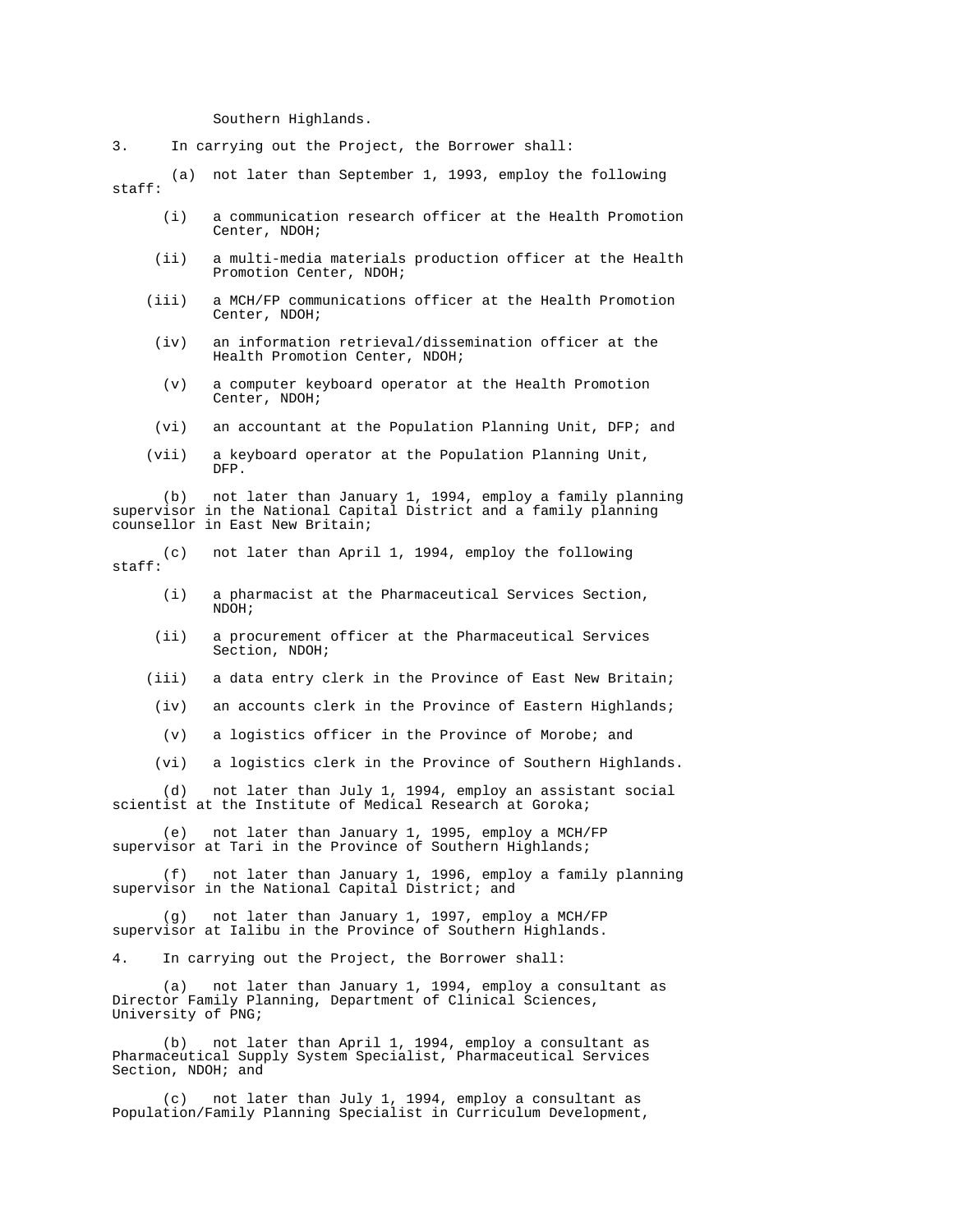Department of Clinical Sciences, University of PNG.

5. The Borrower shall, not later than January 31, 1996, carry out, in consultation with the Bank, a review of the implementation of the Project, and, thereafter, promptly take any action required by the results of the review.

6. The Borrower shall employ, and thereafter, maintain, qualified staff in adequate numbers:

 (a) at the National Department of Health and Provincial Divisions of Health for implementation of the improved family planning programs;

 (b) at the Pharmaceutical Services Section for preparation of technical specifications, drug quantification, bid evaluation, delivery scheduling and quality control;

 (c) at the National Department of Health's Health Promotion Center for implementation of the health and family planning promotion program; and

 (d) at the Institute of Medical Research at Goroka, Eastern Highlands.

# SCHEDULE 6

# Special Account

1. For the purposes of this Schedule:

 (a) the term "eligible Categories" means Categories (1) through (4) set forth in the table in paragraph 1 of Schedule 1 to this Agreement;

 (b) the term "eligible expenditures" means expenditures in respect of the reasonable cost of goods and services required for the Project and to be financed out of the proceeds of the Loan allocated from time to time to the eligible Categories in accordance with the provisions of Schedule 1 to this Agreement; and

 (c) the term "Authorized Allocation" means an amount equivalent to \$500,000 to be withdrawn from the Loan Account and deposited in the Special Account pursuant to paragraph 3 (a) of this Schedule.

Payments out of the Special Account shall be made exclusively for eligible expenditures in accordance with the provisions of this Schedule.

After the Bank has received evidence satisfactory to it that the Special Account has been duly opened, withdrawals of the Authorized Allocation and subsequent withdrawals to replenish the Special Account shall be made as follows:

 (a) For withdrawals of the Authorized Allocation, the Borrower shall furnish to the Bank a request or requests for a deposit or deposits which do not exceed the aggregate amount of the Authorized Allocation. On the basis of such request or requests, the Bank shall, on behalf of the Borrower, withdraw from the Loan Account and deposit in the Special Account such amount or amounts as the Borrower shall have requested.

- (b) (i) For replenishment of the Special Account, the Borrower shall furnish to the Bank requests for deposits into the Special Account at such intervals as the Bank shall specify.
	- (ii) Prior to or at the time of each such request, the Borrower shall furnish to the Bank the documents and other evidence required pursuant to paragraph 4 of this Schedule for the payment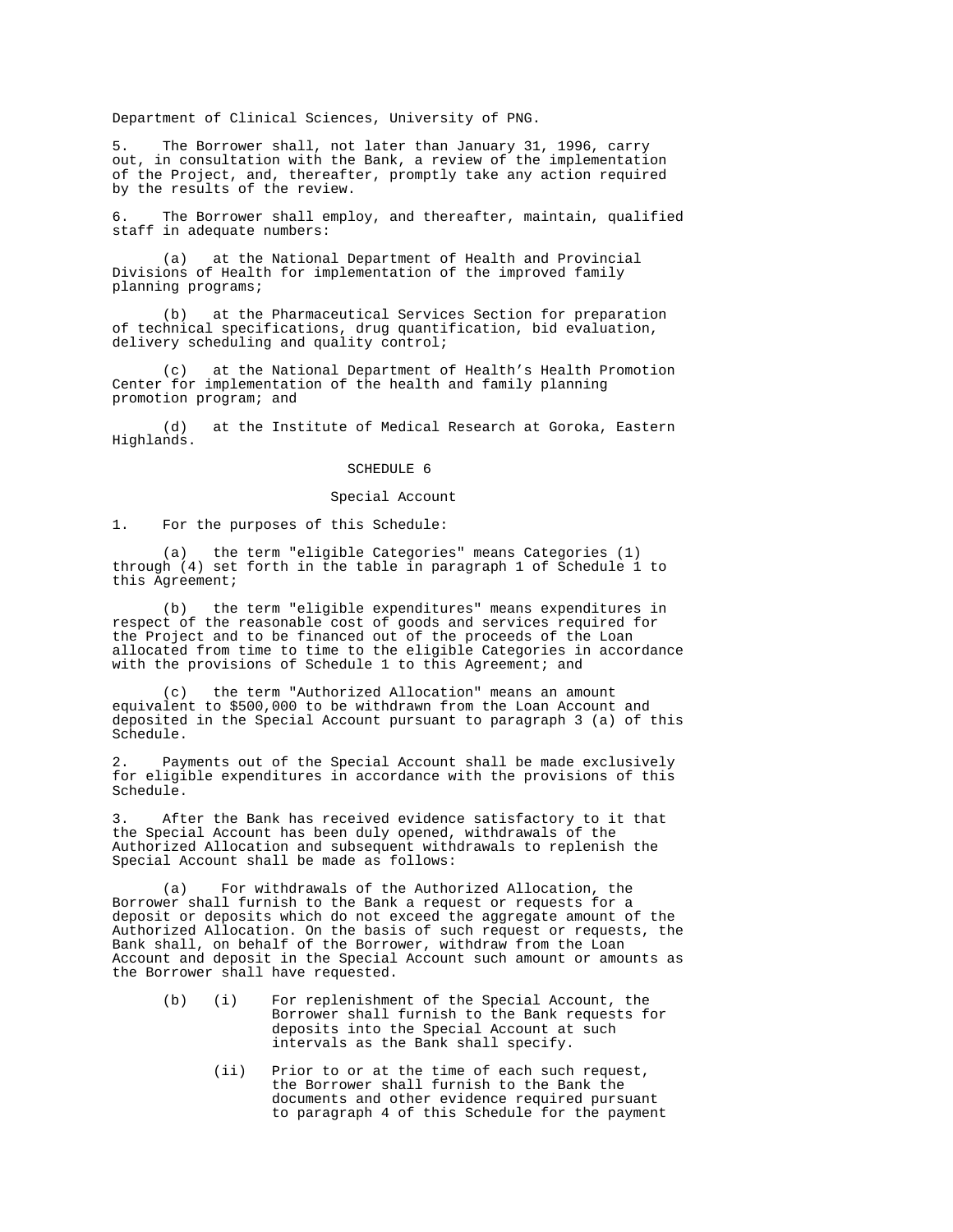or payments in respect of which replenishment is requested. On the basis of each such request, the Bank shall, on behalf of the Borrower, withdraw from the Loan Account and deposit into the Special Account such amount as the Borrower shall have requested and as shall have been shown by said documents and other evidence to have been paid out of the Special Account for eligible expenditures.

 All such deposits shall be withdrawn by the Bank from the Loan Account under the respective eligible Categories, and in the respective equivalent amounts, as shall have been justified by said documents and other evidence.

4. For each payment made by the Borrower out of the Special Account, the Borrower shall, at such time as the Bank shall reasonably request, furnish to the Bank such documents and other evidence showing that such payment was made exclusively for eligible expenditures.

5. Notwithstanding the provisions of paragraph 3 of this Schedule, the Bank shall not be required to make further deposits into the Special Account:

 (a) if, at any time, the Bank shall have determined that all further withdrawals should be made by the Borrower directly from the Loan Account in accordance with the provisions of Article V of the General Conditions and paragraph  $(a)$  of Section 2.02 of this Agreement; or

 (b) once the total unwithdrawn amount of the Loan allocated to the eligible Categories, less the amount of any outstanding special commitment entered into by the Bank pursuant to Section  $5.02$  of the General Conditions with respect to the Project, shall equal the equivalent of twice the amount of the Authorized Allocation.

 Thereafter, withdrawal from the Loan Account of the remaining unwithdrawn amount of the Loan allocated to the eligible Categories shall follow such procedures as the Bank shall specify by notice to the Borrower. Such further withdrawals shall be made only after and to the extent that the Bank shall have been satisfied that all such amounts remaining on deposit in the Special Account as of the date of such notice will be utilized in making payments for eligible expenditures.

6. (a) If the Bank shall have determined at any time that any payment out of the Special Account: (i) was made for an expenditure or in an amount not eligible pursuant to paragraph 2 of this Schedule; or (ii) was not justified by the evidence furnished to the Bank, the Borrower shall, promptly upon notice from the Bank: (A) provide such additional evidence as the Bank may request; or (B) deposit into the Special Account (or, if the Bank shall so request, refund to the Bank) an amount equal to the amount of such payment or the portion thereof not so eligible or justified. Unless the Bank shall otherwise agree, no further deposit by the Bank into the Special Account shall be made until the Borrower has provided such evidence or made such deposit or refund, as the case may be.

 (b) If the Bank shall have determined at any time that any amount outstanding in the Special Account will not be required to cover further payments for eligible expenditures, the Borrower shall, promptly upon notice from the Bank, refund to the Bank such outstanding amount.

 (c) The Borrower may, upon notice to the Bank, refund to the Bank all or any portion of the funds on deposit in the Special Account.

 (d) Refunds to the Bank made pursuant to paragraphs 6 (a), (b) and (c) of this Schedule shall be credited to the Loan Account for subsequent withdrawal or for cancellation in accordance with the